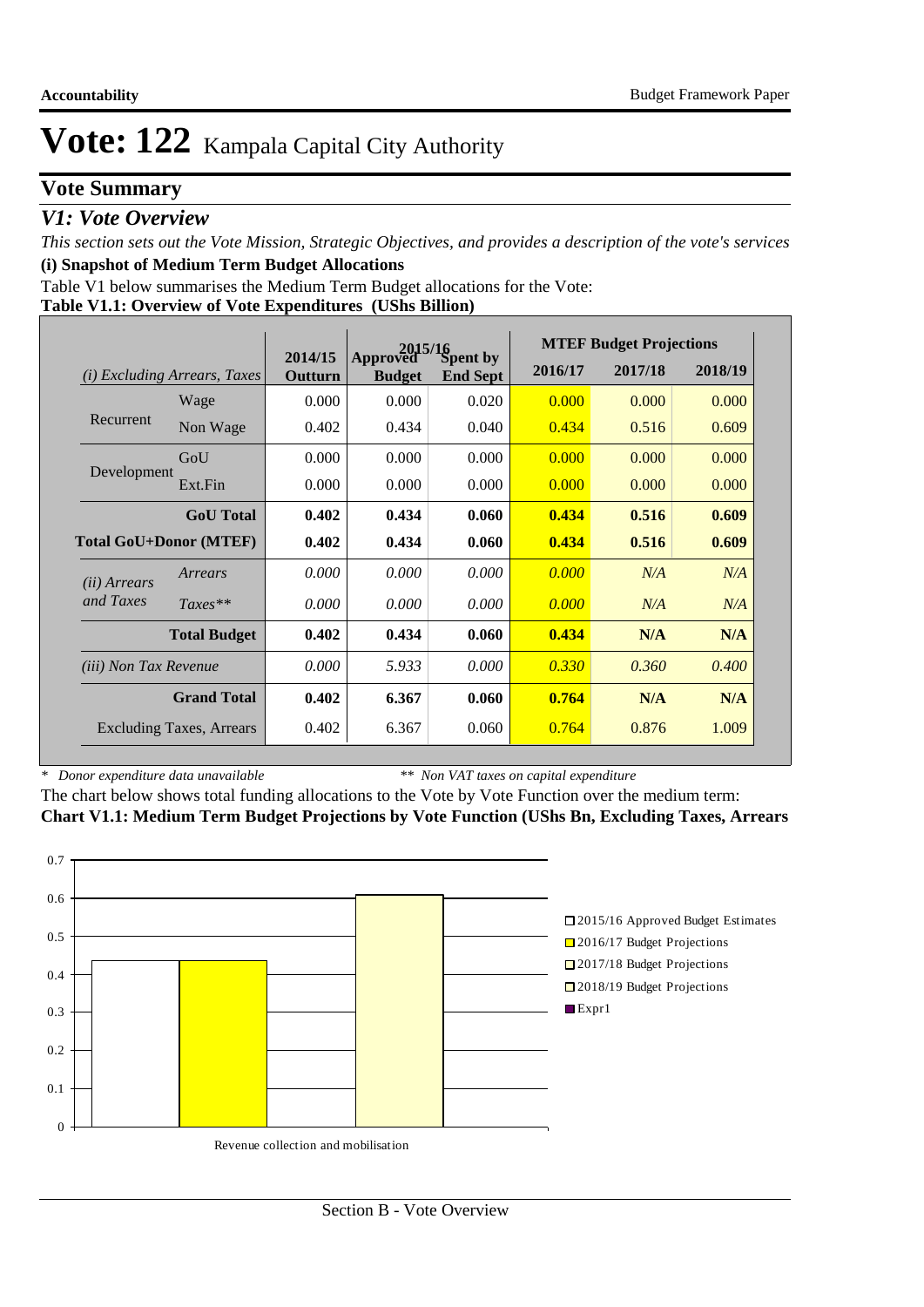## **Vote Summary**

### **(ii) Vote Mission Statement**

The Vote's Mission Statement is:

*Vision: To be a,Vibrant,Attractive and sustainable city. Mission: To Deliver quality services to the city. KCCA mandate To Administer the Mobilization of Local Revenue and provide Public Services in the City. To promote and control Physical Development in the City To promote Socio-economic Development in the City To provide Infrastructure Services to the city* 

 *Revenue Mandate: To administer the collection of all taxes and fees in the City.*

### **(iii) Vote Outputs which Contribute to Priority Sector Outcomes**

The table below sets out the vote functions and outputs delivered by the vote which the sector considers as contributing most to priority sector outcomes.

#### **Table V1.2: Sector Outcomes, Vote Functions and Key Outputs**

| <b>Sector Outcome 1:</b>                                                                        | <b>Sector Outcome 2:</b>                                                                        | <b>Sector Outcome 3:</b>                                                                      |  |  |
|-------------------------------------------------------------------------------------------------|-------------------------------------------------------------------------------------------------|-----------------------------------------------------------------------------------------------|--|--|
| <b>Efficient service delivery through</b><br>formulation and monitoring of credible<br>budgets. | Compliance to accountability policies,<br>service delivery standards and<br><i>regulations.</i> | <b>Accountability Sector's contribution to</b><br>economic growth and development<br>enhanced |  |  |
| Vote Function: 1409 Revenue collection and mobilisation                                         |                                                                                                 |                                                                                               |  |  |
| <b>Outputs Contributing to Outcome 1:</b>                                                       | <b>Outputs Contributing to Outcome 2:</b>                                                       | <b>Outputs Contributing to Outcome 3:</b>                                                     |  |  |
| None                                                                                            | None                                                                                            | <b>Outputs Provided</b>                                                                       |  |  |
|                                                                                                 |                                                                                                 | 140901 Registers for various revenue<br>sources developed                                     |  |  |
|                                                                                                 |                                                                                                 | 140902 Revenue generating contracts<br>reviewed                                               |  |  |

## *V2: Past Vote Performance and Medium Term Plans*

*This section describes past and future vote performance, in terms of key vote outputs and plans to address sector policy implementation issues.* 

#### **(i) Past and Future Planned Vote Outputs**

#### *2014/15 Performance*

UGX 80,5Bn was collected against a target of UGX 94.47Bn this is a performance of 85%. The target was not achieved because some revenue sources such as from transport(boda boda and lorryand trucks for hire) were not collected due to unconcluded issues in the law. Valuation of properties has not been done hence anticipated revenue from property rates not increased as planned.

The Revenue Management System (e-Citie) was launched in July 2015 with the automation of the Public transport Revenue source where taxi operators within the city are currently using the system to register and pay monthly user fees. The integration of other revenue sources on e-Citie has been completed. The Trading license module went live on e-Citie in January 2015. Sunday markets module went live in May 2015. Nine hundred seventy three (973) payments have been made on the platform amounting to UGX 9,730,000.

Registers of the ten (10) major revenue sources were cleaned and updated. These include; Business Licenses, Property Rates, Rent and , Vehicle/ motor cycle Fees (including parking fees), Advertisements,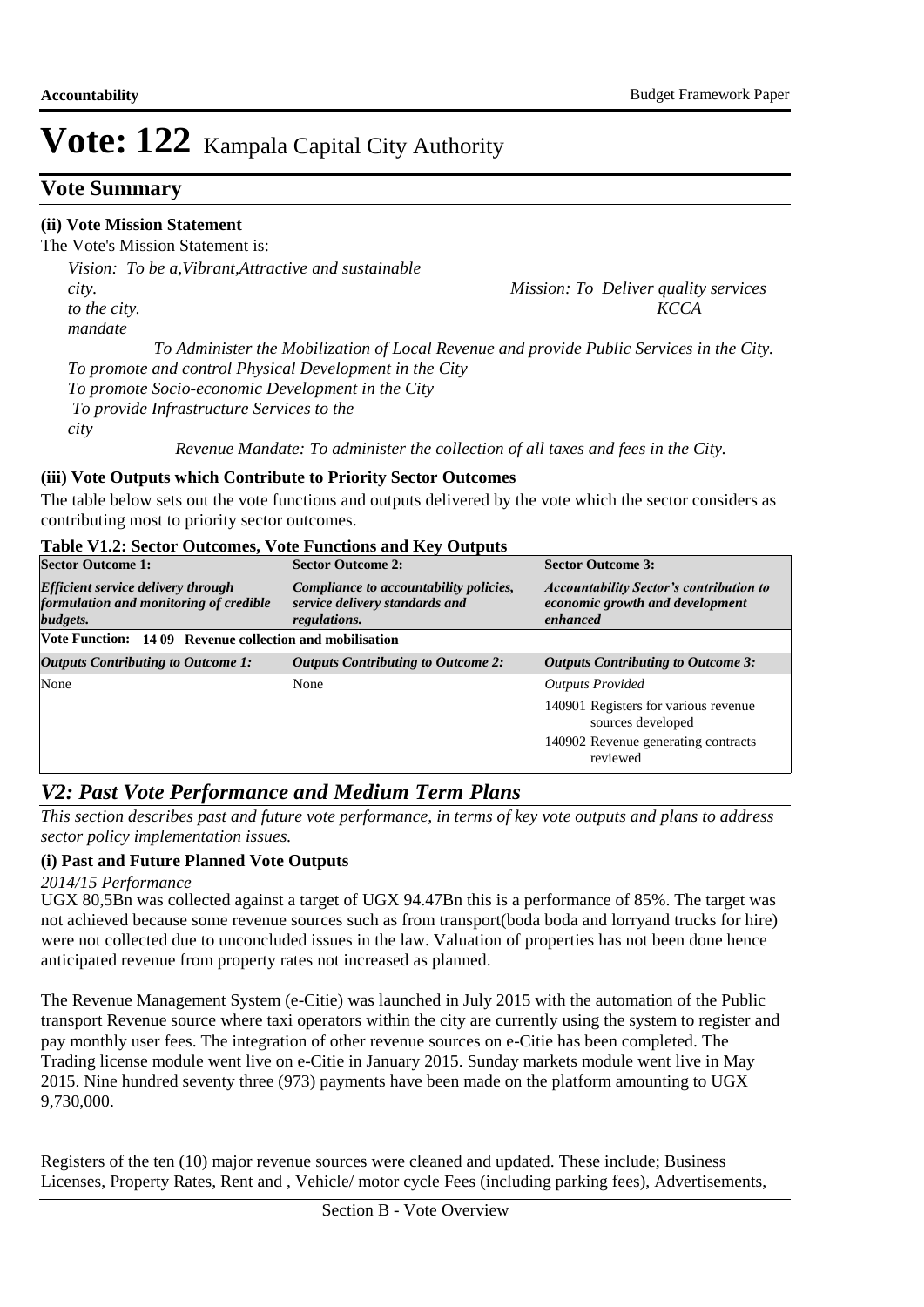### **Vote Summary**

Markets, Land Fees, Local Service Tax, Hotel Tax, and Buildings Fees. This has expanded the revenue base and improved on the accuracy of the databases.

Reviewed the proposed rates for boda bodas and  $30 - 39$  seater buses in the Commercial Road users instrument from UGX 20,000 to UGX 10,000 and UGX 296,000 to UGX 150,000 respectively in preparation of revenue collection from these sources next year. Collection of commercial road users fees shall commence next FY 2015/16 after the reference guidelines have been gazetted. Other two laws were reviewed which are, the stage Plays and Public Entertainment Act and the local government rating Act. The regulations are still awaiting parliamentary approval.

81 sensitizations were conducted during the financial year. These were held in form of barazas, workshops and radio talk shows. These sensitizations were mainly geared towards popularizing the e-citie trading license module amongst traders.

64 external audits and 8 internal inspections were conducted .The inspections covered outdoor advertising, yellow fever vaccination and Nakawa market dues collection processes while the external audits were done in the Banking, telecom and Hotel Sectors.

#### *Preliminary 2015/16 Performance*

UGX 20,186,767,316 was collected against a target of UGX 25,562,668,394, which is performance of 79% and compared to the same period of the FY 2014/15, collections increased by 11.38%. Revenue collection is expected to improve in the third quarter and fourth quarter and hence the annual target is expected to be met.

Large Taxpayers Office was created and four revenue sources i.e. property rates, ground rent, Local Hotel Tax and Local Service Tax are administered in this office. It has 3345 taxpayers expected to raise UGX. 36Bn.

Electronic assessments (PAF) were introduced effective July 2015 moving away from manual assessments (BPAFs. This is expected to increase efficiency as clients do not have to wait for manual ones and can access BAFS were ever there are. It is expected that there will be a Saving on paper since less paper will be used

| <i>Vote, Vote Function</i><br><b>Key Output</b>         | <b>Approved Budget and</b><br><b>Planned outputs</b> |                                                 | 2015/16<br><b>Spending and Outputs</b><br><b>Achieved by End Sept</b>         |                                                                                                                                                                                                                                                                   | 2016/17<br><b>Proposed Budget and</b><br><b>Planned Outputs</b> |       |  |
|---------------------------------------------------------|------------------------------------------------------|-------------------------------------------------|-------------------------------------------------------------------------------|-------------------------------------------------------------------------------------------------------------------------------------------------------------------------------------------------------------------------------------------------------------------|-----------------------------------------------------------------|-------|--|
| Vote: 122 Kampala Capital City Authority                |                                                      |                                                 |                                                                               |                                                                                                                                                                                                                                                                   |                                                                 |       |  |
| Vote Function: 1409 Revenue collection and mobilisation |                                                      |                                                 |                                                                               |                                                                                                                                                                                                                                                                   |                                                                 |       |  |
| Output: 140901                                          |                                                      | Registers for various revenue sources developed |                                                                               |                                                                                                                                                                                                                                                                   |                                                                 |       |  |
| Description of Outputs:                                 | N/A                                                  | reviewed and cleaned                            |                                                                               | Updating and cleaning 8 major<br>All registers/databases for the<br>major revenue sources <i>i.e.</i><br>revenue sources<br>Business license, property rates,<br>ground rent, Local Service Tax,<br>Local Hotel Tax, markets,<br>advertising, road user fees were |                                                                 |       |  |
|                                                         | Output Cost: UShs Bn:                                | 3.000                                           | UShs $Bn$ :                                                                   | 0.000                                                                                                                                                                                                                                                             | <b>UShs Bn:</b>                                                 | 0.000 |  |
| Output: 140902                                          | <b>Local Revenue Collections</b>                     |                                                 |                                                                               |                                                                                                                                                                                                                                                                   |                                                                 |       |  |
| Description of Outputs:                                 | as NTR                                               | 111Bn mobilised and collected                   | UGX 20,186,767,316 was<br>collected against a target of<br>UGX 25,562,668,394 |                                                                                                                                                                                                                                                                   | 112.7Bn mobilised and<br>collected as NTR                       |       |  |

#### **Table V2.1: Past and 2016/17 Key Vote Outputs\***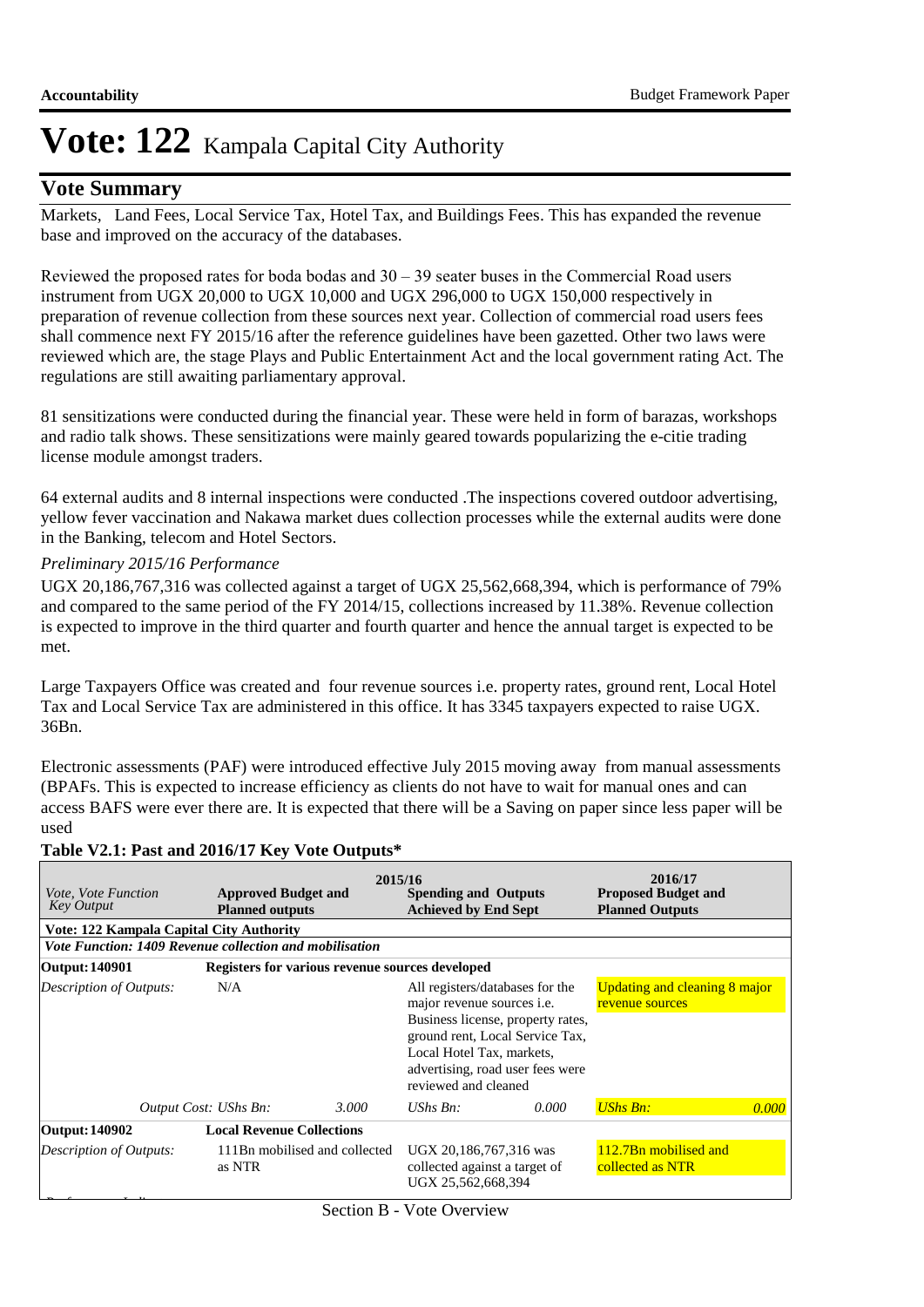### **Vote Summary**

| <i>Vote, Vote Function</i><br>Key Output                   | <b>Approved Budget and</b><br><b>Planned outputs</b> | 2015/16<br><b>Spending and Outputs</b><br><b>Achieved by End Sept</b> |                                      |       | 2016/17<br><b>Proposed Budget and</b><br><b>Planned Outputs</b> |                |  |
|------------------------------------------------------------|------------------------------------------------------|-----------------------------------------------------------------------|--------------------------------------|-------|-----------------------------------------------------------------|----------------|--|
| Proportion of targeted<br>revenue collected                | 111.0                                                |                                                                       | 0.789                                |       | 112.7                                                           |                |  |
| Output Cost: UShs Bn:                                      |                                                      | 3.367                                                                 | $UShs$ $Bn$ :                        | 0.060 | <b>UShs Bn:</b>                                                 | 0.764          |  |
| <b>Vote Function Cost</b><br><b>Cost of Vote Services:</b> | <b>UShs Bn:</b><br>UShs $Bn$ :                       |                                                                       | $6.367$ UShs Bn:<br>$6.367$ UShs Bn: |       | $0.060$ UShs Bn:<br><b>UShs Bn:</b>                             | 0.764<br>0.764 |  |

*\* Excluding Taxes and Arrears*

#### *2016/17 Planned Outputs*

#### UGX. 112.7 billions NTR collected

#### **Table V2.2: Past and Medum Term Key Vote Output Indicators\***

|                                                               | 2015/16            |                         |                               | <b>MTEF Projections</b> |         |         |
|---------------------------------------------------------------|--------------------|-------------------------|-------------------------------|-------------------------|---------|---------|
| Vote Function Key Output<br><b>Indicators and Costs:</b>      | 2014/15<br>Outturn | Approved<br><b>Plan</b> | Outturn by<br><b>End Sept</b> | 2016/17                 | 2017/18 | 2018/19 |
| Vote: 122 Kampala Capital City Authority                      |                    |                         |                               |                         |         |         |
| <b>Vote Function:1409 Revenue collection and mobilisation</b> |                    |                         |                               |                         |         |         |
| Proportion of targeted revenue                                |                    | 111.0                   | 0.789                         | 112.7                   | 123     | 145     |
| collected                                                     |                    |                         |                               |                         |         |         |
| <i>Vote Function Cost (UShs bn)</i>                           | 0.402              | 6.367                   | 0.060                         | 0.764                   |         | 1.009   |
| <b>Cost of Vote Services (UShs Bn)</b>                        | 0.402              | 6.367                   | 0.060                         | 0.764                   |         | 1.009   |

#### *Medium Term Plans*

Revenues management processes re-engineered and automated.

Properties in the city revalued.

NTR legislation reviewed and improved.

Quality of revenue services improved.

Staff competences enhanced in revenue mobilisation and collection.

Revenue staff motivation improved.

Internal and external communication improved.

#### **(ii) Efficiency of Vote Budget Allocations**

Efficiency will be achieved through use of IT in collecting NTR and frequent update of the NTR tax heads databases

#### **Table V2.3: Allocations to Key Sector and Service Delivery Outputs over the Medium Term**

|                                 | $(i)$ Allocation (Shs Bn) |                                 |     |     | $(ii)$ % Vote Budget            |                                         |  |
|---------------------------------|---------------------------|---------------------------------|-----|-----|---------------------------------|-----------------------------------------|--|
| <b>Billion Uganda Shillings</b> |                           | 2015/16 2016/17 2017/18 2018/19 |     |     | 2015/16 2016/17 2017/18 2018/19 |                                         |  |
| <b>Key Sector</b>               | 6.4                       | 0.8                             | 0.9 | 1.0 |                                 | $100.0\%$ $100.0\%$ $100.0\%$ $100.0\%$ |  |

N/A

#### **Table V2.4: Key Unit Costs of Services Provided and Services Funded (Shs '000)**

| <b>Unit Cost</b><br><b>Description</b>                  | Actual<br>2014/15 | <b>Planned</b><br>2015/16 | <b>Actual</b><br>by Sept | <b>Proposed</b><br>2016/17 | <b>Costing Assumptions and Reasons for</b><br>any Changes and Variations from Plan |
|---------------------------------------------------------|-------------------|---------------------------|--------------------------|----------------------------|------------------------------------------------------------------------------------|
|                                                         |                   |                           |                          |                            |                                                                                    |
| Vote Function: 1409 Revenue collection and mobilisation |                   |                           |                          |                            |                                                                                    |
| Revenue software                                        |                   |                           |                          |                            | software will capture data base for all<br>local revenue sources.                  |
| Revenue register                                        |                   |                           |                          |                            | Various revenue sources identified and<br>corresponding registersupdated           |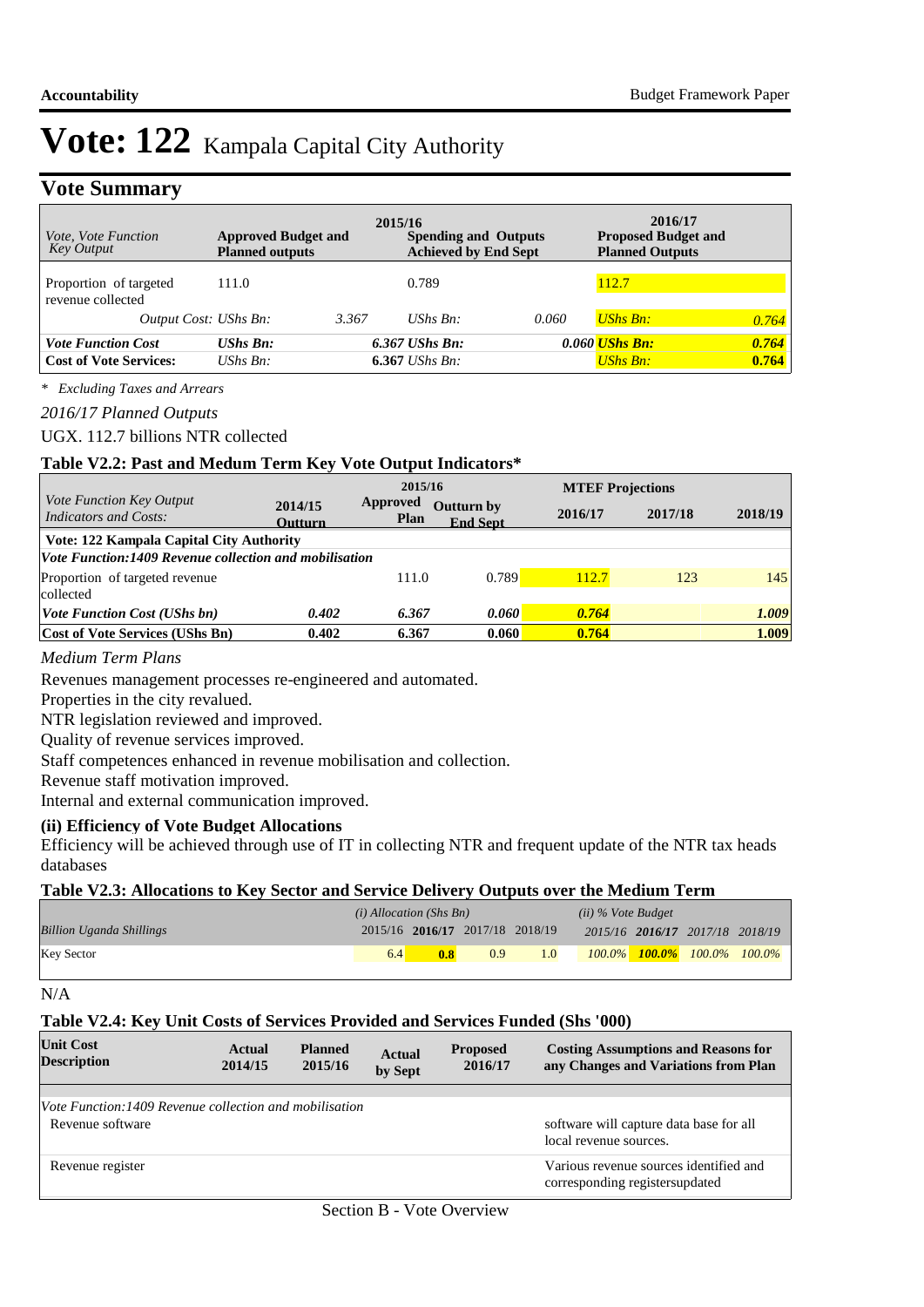## **Vote Summary**

| <b>Unit Cost</b><br><b>Description</b> | Actual<br>2014/15 | <b>Planned</b><br>2015/16 | <b>Actual</b><br>by Sept | <b>Proposed</b><br>2016/17 | <b>Costing Assumptions and Reasons for</b><br>any Changes and Variations from Plan |
|----------------------------------------|-------------------|---------------------------|--------------------------|----------------------------|------------------------------------------------------------------------------------|
| Revenue mobilisation                   |                   |                           |                          |                            | Field revenue staff facilitated and                                                |
| revaluation of a rating<br>zone.       |                   |                           |                          |                            | All properties in CBD, commercial and<br>owner occupied properties.                |

#### **(iii) Vote Investment Plans**

The major capital expenditure will be property valuation and acquiring of software to step up electronic collection of NTR

#### **Table V2.5: Allocations to Capital Investment over the Medium Term**

|                                           | $(i)$ Allocation (Shs Bn) |                                 |     | $(ii)$ % Vote Budget |           |  |                                 |  |
|-------------------------------------------|---------------------------|---------------------------------|-----|----------------------|-----------|--|---------------------------------|--|
| <b>Billion Uganda Shillings</b>           |                           | 2015/16 2016/17 2017/18 2018/19 |     |                      |           |  | 2015/16 2016/17 2017/18 2018/19 |  |
| Consumption Expendture (Outputs Provided) | 6.4                       | 0.8                             | 0.9 | 1.0                  | $100.0\%$ |  | $100.0\%$ 100.0% 100.0%         |  |
| <b>Grand Total</b>                        | 6.4                       | 0.8                             | 0.9 | 1.0 <sub>l</sub>     |           |  | 100.0% 100.0% 100.0% 100.0%     |  |

The major capital expenditure will be computer mass evaluation of properties in the city. However, this work will be sponsored under the KIIDP project.

### **Table V2.6: Major Capital Investments**

#### **(iv) Vote Actions to improve Priority Sector Outomes**

N/A

#### **Table V2.7: Priority Vote Actions to Improve Sector Performance**

| 2015/16 Planned Actions:<br>2015/16 Actions by Sept:<br>2016/17 Planned Actions: |                                                                                                                                                                                                             |                                                                                                                                                        | <b>MT Strategy:</b>                                                                                                                                      |
|----------------------------------------------------------------------------------|-------------------------------------------------------------------------------------------------------------------------------------------------------------------------------------------------------------|--------------------------------------------------------------------------------------------------------------------------------------------------------|----------------------------------------------------------------------------------------------------------------------------------------------------------|
| <b>Sector Outcome 0:</b>                                                         |                                                                                                                                                                                                             |                                                                                                                                                        |                                                                                                                                                          |
| Vote Function: 1409 Revenue collection and mobilisation                          |                                                                                                                                                                                                             |                                                                                                                                                        |                                                                                                                                                          |
| <b>VF Performance Issue:</b>                                                     | <b>Inadquate Automated Revenue Management Systems</b>                                                                                                                                                       |                                                                                                                                                        |                                                                                                                                                          |
| Intergating other revenue<br>portfolios in the Revenue<br>Management System.     | Change from manual<br>assessments (BPAFs) to<br>electronic assessments (PAF)<br>since July 2015                                                                                                             | Acquire a revenue<br>management IT system & the<br>supporting IT hardware<br>Update the tax payers database<br>Intergrate GIS in revenue<br>Management | Acquire a revenue<br>management IT system $&$ the<br>supporting IT hardware<br>Update the tax payers database<br>Intergrate GIS in revenue<br>Management |
| <b>VF</b> Performance Issue:                                                     | Non Intergrated Processes                                                                                                                                                                                   |                                                                                                                                                        |                                                                                                                                                          |
| Capacity building for revenue<br>mobilisation and collection<br>staff.           | seven trainings were<br>conducted in the areas of<br>portfolio management, ledger<br>management, strategic<br>thinking, communication<br>skills, client care, and revenue<br>laws and data analysis for all | <b>Capacity building for revenue</b><br>mobilisation and collection<br>staff.                                                                          | Capacity building for revenue<br>mobilisation and collection<br>staff.                                                                                   |
|                                                                                  | staff in the Directorate.                                                                                                                                                                                   |                                                                                                                                                        |                                                                                                                                                          |
|                                                                                  | Sector Outcome 2: Compliance to accountability policies, service delivery standards and regulations.                                                                                                        |                                                                                                                                                        |                                                                                                                                                          |
| Vote Function: 14.09 Revenue collection and mobilisation                         |                                                                                                                                                                                                             |                                                                                                                                                        |                                                                                                                                                          |
| VF Performance Issue:                                                            | Incomplete and inaccurate taxpayer register                                                                                                                                                                 |                                                                                                                                                        |                                                                                                                                                          |
| Carry out property<br>revaluation in the whole city.                             | The team has so far developed<br>a work plan and procurement<br>plan and is currently<br>developing the Terms of<br>Reference for contracting out<br>revaluation of properties.                             | Tax education for compliance<br>to pay NTR.<br>Carry out property revaluation<br>in the whole city.                                                    | Training and recruitment of<br>staff to manage the database<br>for revenue management<br>Tax education for compliance<br>to pay                          |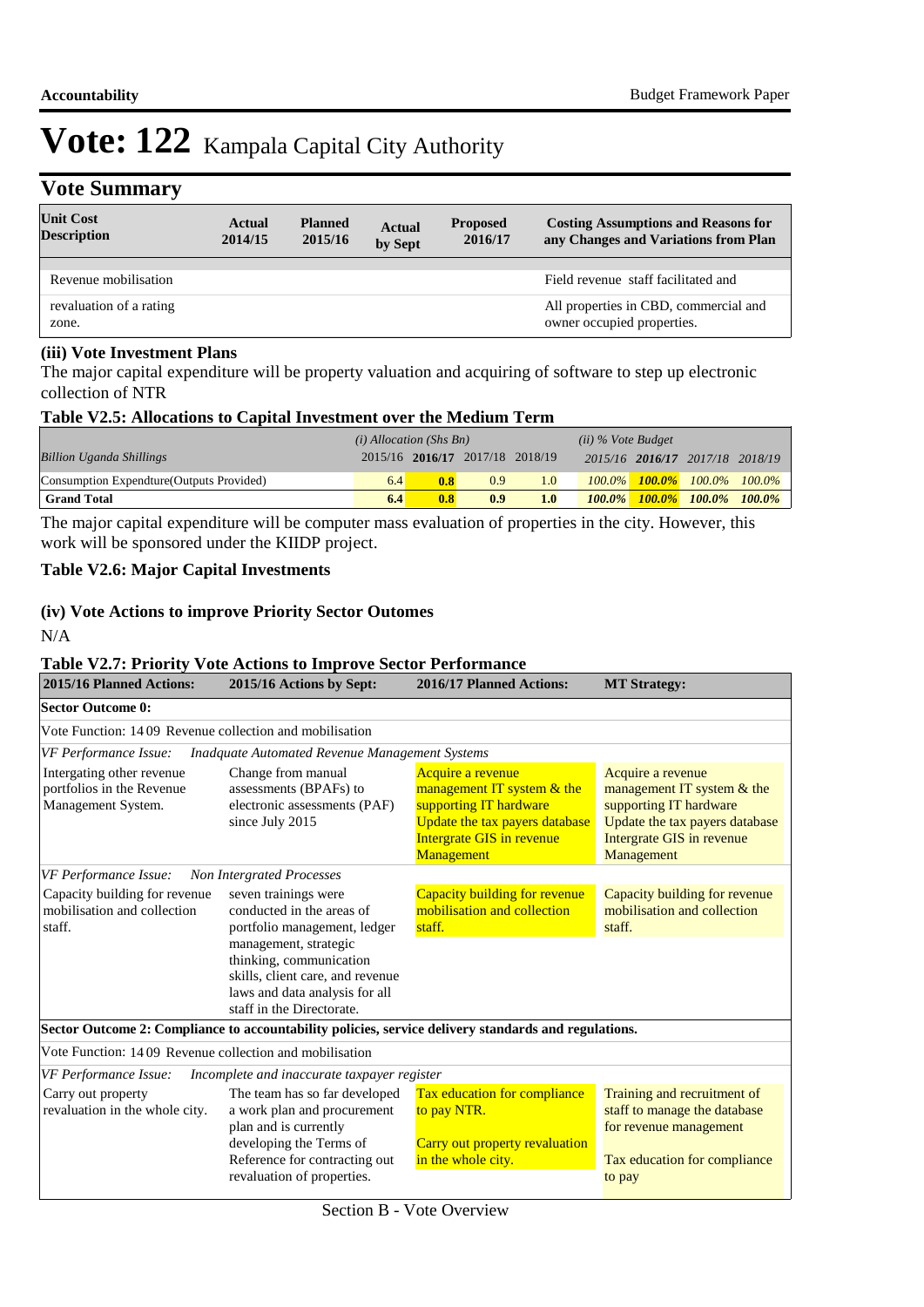## **Vote Summary**

| 2015/16 Planned Actions: | 2015/16 Actions by Sept: | 2016/17 Planned Actions: | <b>MT Strategy:</b>            |
|--------------------------|--------------------------|--------------------------|--------------------------------|
|                          |                          |                          | NTR.                           |
|                          |                          |                          | Carry out property             |
|                          |                          |                          | revaluation in the whole city. |
|                          |                          |                          |                                |

## *V3 Proposed Budget Allocations for 2016/17 and the Medium Term*

*This section sets out the proposed vote budget allocations for 2016/17 and the medium term, including major areas of expenditures and any notable changes in allocations.* 

#### **Table V3.1: Past Outturns and Medium Term Projections by Vote Function\***

|                                          |                           |                        | 2015/16                     |         | <b>MTEF Budget Projections</b> |         |  |
|------------------------------------------|---------------------------|------------------------|-----------------------------|---------|--------------------------------|---------|--|
|                                          | 2014/15<br><b>Outturn</b> | Appr.<br><b>Budget</b> | Spent by<br><b>End Sept</b> | 2016/17 | 2017/18                        | 2018/19 |  |
| Vote: 122 Kampala Capital City Authority |                           |                        |                             |         |                                |         |  |
| 1409 Revenue collection and mobilisation | 0.402                     | 6.367                  | 0.060                       | 0.764   | 0.876                          | 1.009   |  |
| <b>Total for Vote:</b>                   | 0.402                     | 6.367                  | 0.060                       | 0.764   | 0.876                          | 1.009   |  |

#### **(i) The Total Budget over the Medium Term**

In the medium term the Revenue Mobilisation directorate is foreseen to spend UGX. 764, 876 and 1009 millions in 2016/17, 2017/18 and 2018/19 respectively

#### **(ii) The major expenditure allocations in the Vote for 2016/17**

The major spending in the revenue mobilisation directorate will be on sensisation for revenue mobilisation, about UGX. 190millions, acquiring IT software UGX. 100millions and purchasing accountable stationery UGX. 200millions.

#### **(iii) The major planned changes in resource allocations within the Vote for 2016/17**

There are no major resourse reallocation changes in the directorate.

#### **Table V3.2: Key Changes in Vote Resource Allocation**

| $\overline{\phantom{a}}$                                                                                                      |  |                                                         |                   |         |                                                    |  |  |
|-------------------------------------------------------------------------------------------------------------------------------|--|---------------------------------------------------------|-------------------|---------|----------------------------------------------------|--|--|
| <b>Changes in Budget Allocations and Outputs from 2015/16 Planned Levels:</b><br><b>Justification for proposed Changes in</b> |  |                                                         |                   |         |                                                    |  |  |
| 2016/17                                                                                                                       |  |                                                         | 2017/18           | 2018/19 | <b>Expenditure and Outputs</b>                     |  |  |
|                                                                                                                               |  | Vote Function: 1401 Revenue collection and mobilisation |                   |         |                                                    |  |  |
| Output:                                                                                                                       |  | 1409 01 Registers for various revenue sources developed |                   |         |                                                    |  |  |
| $USh$ s Bn:                                                                                                                   |  | $-3.000$ UShs Bn:                                       | $-3.000$ UShs Bn: |         | <b>-3.000</b> More NTR collection will result into |  |  |
| <b>Efficiency will be achieved</b>                                                                                            |  |                                                         |                   |         | more and better services                           |  |  |
| as more revenue will be                                                                                                       |  |                                                         |                   |         |                                                    |  |  |
| collected through ecitie                                                                                                      |  |                                                         |                   |         |                                                    |  |  |
| system that is electron                                                                                                       |  |                                                         |                   |         |                                                    |  |  |
| collection reducing on                                                                                                        |  |                                                         |                   |         |                                                    |  |  |
| leakages through handing                                                                                                      |  |                                                         |                   |         |                                                    |  |  |
| by the people                                                                                                                 |  |                                                         |                   |         |                                                    |  |  |
| Output:                                                                                                                       |  | 1409 02 Local Revenue Collections                       |                   |         |                                                    |  |  |
| UShs Bn:                                                                                                                      |  | $-3.037$ UShs Bn:                                       | $-2.491$ UShs Bn: |         | -2.358 Funds were reallocated to other priority    |  |  |
|                                                                                                                               |  |                                                         |                   |         | areas.                                             |  |  |

## *V4: Vote Challenges for 2016/17 and the Medium Term*

Poor legislation to support revenue mobilization Poor enforcement and field collection *This section sets out the major challenges the vote faces in 2016/17 and the medium term which the vote has been unable to address in its spending plans.*

Tax payers who are negative to tax payment.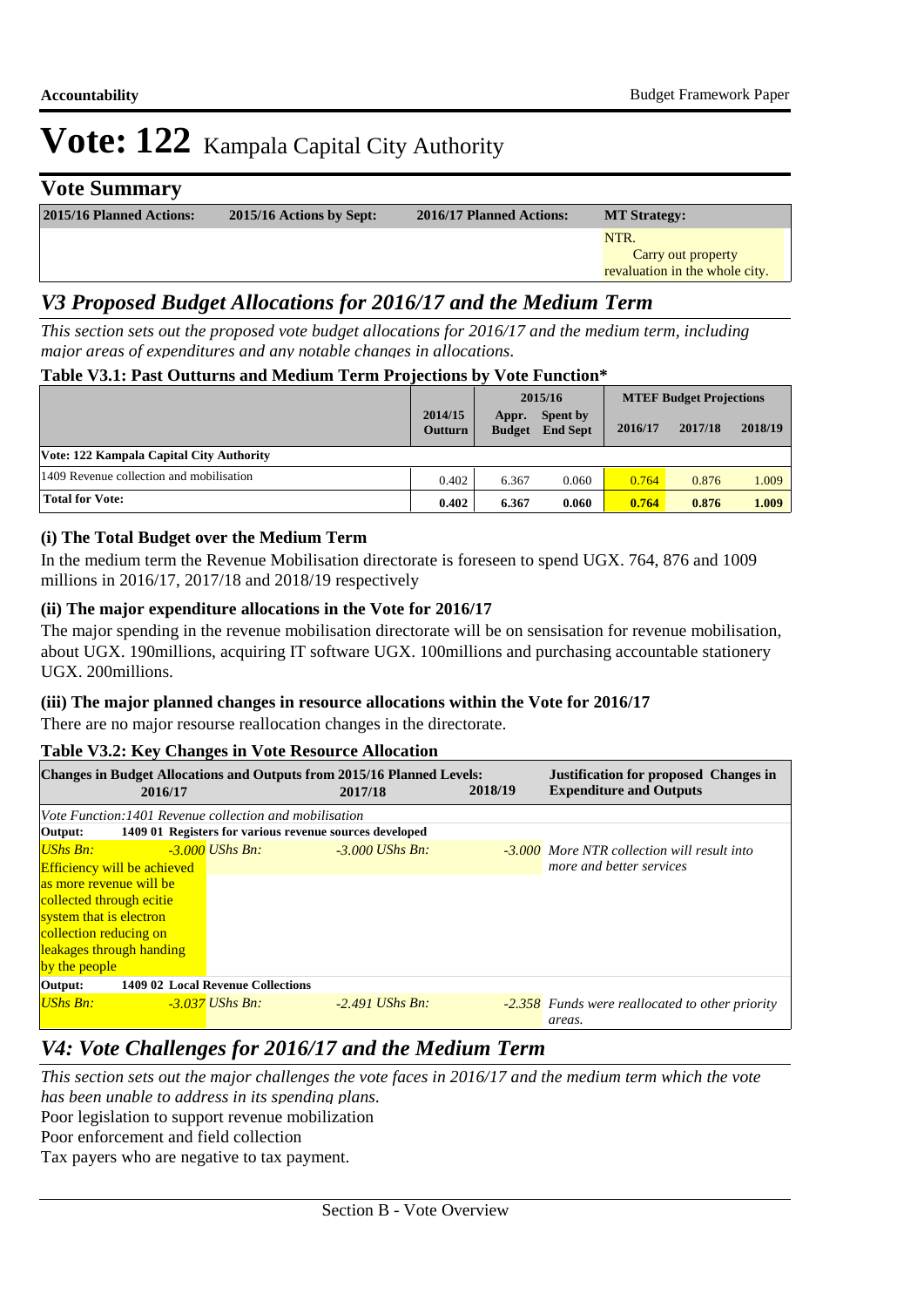## **Vote Summary**

| <b>Table V4.1: Additional Output Funding Requests</b>                        |                                                                                  |  |  |  |
|------------------------------------------------------------------------------|----------------------------------------------------------------------------------|--|--|--|
| <b>Additional Requirements for Funding and</b><br><b>Outputs in 2016/17:</b> | <b>Justification of Requirement for</b><br><b>Additional Outputs and Funding</b> |  |  |  |
| <i>Vote Function:1402 Revenue collection and mobilisation</i>                |                                                                                  |  |  |  |
| 1409 02 Local Revenue Collections<br>Output:                                 |                                                                                  |  |  |  |
| UShs Bn:                                                                     | Increased NTR would lead to increased services and                               |  |  |  |
| This Funding will increase NTR from UGX. 111 to UGX.<br>$153Bn$ .            | infrastructure contributing to growth.                                           |  |  |  |

*This section discusses how the vote's plans will address and respond to the cross-cutting policy, issues of gender and equity; HIV/AIDS; and the Environment, and other budgetary issues such as Arrears and NTR..* 

#### **(i) Cross-cutting Policy Issues**

*(i) Gender and Equity*

**Objective:** Empowered communities especially the vulnerable to participate in development

Issue of Concern : Wide spread unemployment and poverty especially the youth and women

#### *Proposed Intervensions*

Creating of workspaces especially markets.

Providing skills, knowledge and financial support for communities especially the youth and women. Operationalising the employment bureau..

Providing knowledge, skills, inputs and technology to urban farmers.

Providing funds for production to communities through the CDD.

Strengthening cooperatives and SACCOS.

*Budget Allocations*  UGX billion

| Performance Indicators | Number of vulnerable groups' members trained.         |
|------------------------|-------------------------------------------------------|
|                        | Number of farmers provided with skills, knowledge and |
|                        | technology.                                           |
|                        | Number of community groups provided with CDD funds.   |
|                        | Number of SACCOS provided with training and audited.  |

*(ii) HIV/AIDS*

**Objective:** Reduced HIV/AIDS prevalence in the city and improved life care for people with HIV/AIDS

Issue of Concern : High prevalence of HIV/AIDS in the city

*Proposed Intervensions* 

Providing information on knowledge and life care skills to people with HIV/AIDS Providing drugs to population with HIV/AIDS for example antivirals

*Budget Allocations*  UGX billion

| Performance Indicators | Number of outreaches on HIV/AIDS                       |
|------------------------|--------------------------------------------------------|
|                        | Number of people with HIV/AIDS handled in KCCA clinics |

*(iii) Environment*

**Objective:** Improved Physical environment in the city

*Issue of Concern :*Poor physical and sanitation situation in the city